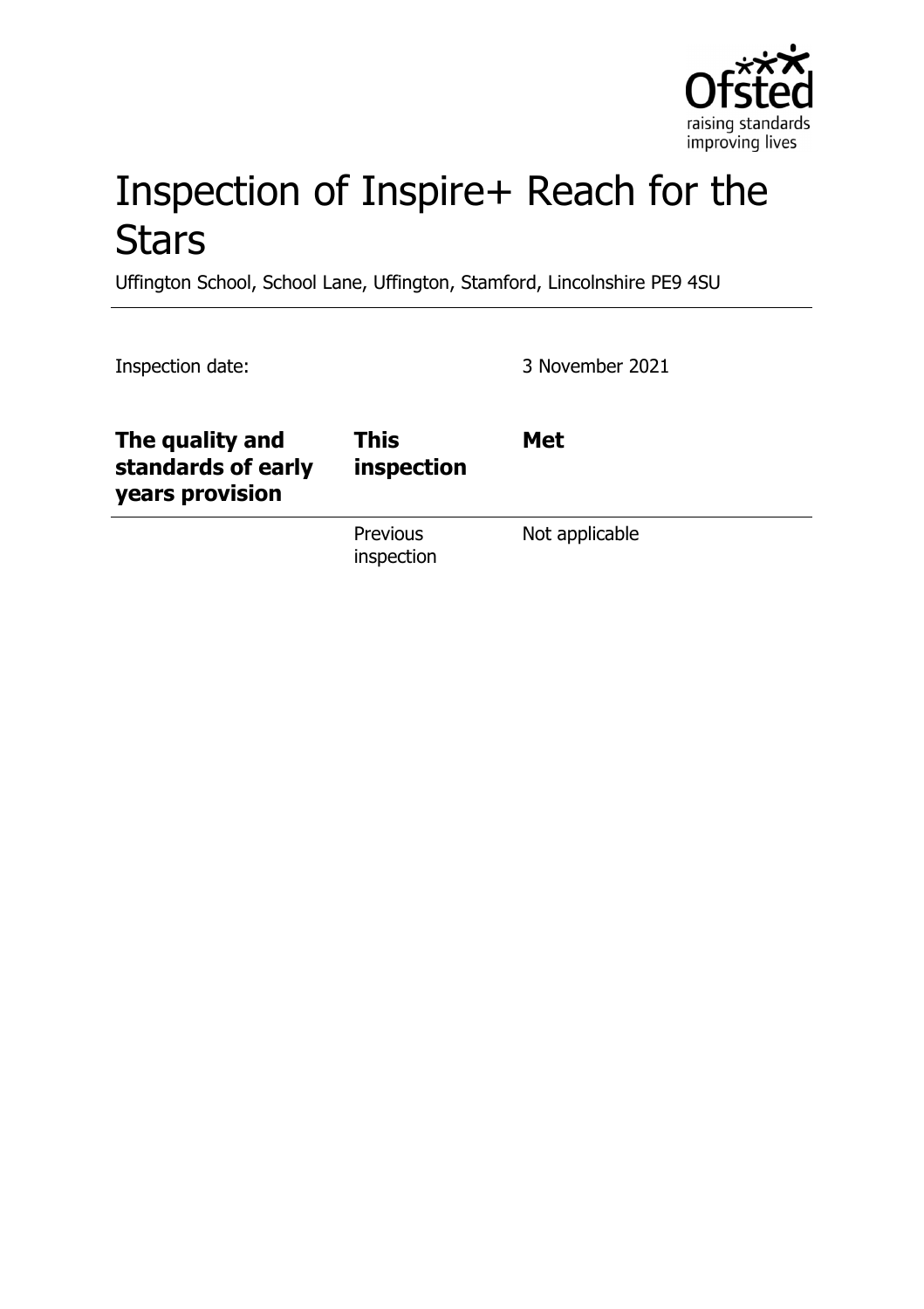

# **What is it like to attend this early years setting?**

#### **This provision meets requirements**

Children feel safe when consistent staff greet them, staff who they know well and who know them well. Children are happy as they arrive at the club and are confident to talk to staff about their school day. They tell staff they have been doing Halloween yoga and promptly show them a skeleton pose. They thoroughly enjoy the time they spend here and are keen to become involved in adult-led activities. When visitors ask children what they like about the club they reply, 'everything'.

Children thrive on the strong focus the club has on physical exercise and wellbeing. Children have plenty of opportunities to be physically active in the outdoor space. They enjoy group games, where they become highly engaged, listen to instructions and follow the rules. For example, they take part in 'Simon says', copying the movements staff do. After playing energetically and enjoying the fresh air children sit together for a snack. After this, they relax in groups with staff and play card games. This helps to promote a positive attitude to rest and play. Children of all ages play harmoniously together. When playing team games, they urge each other on, offering each other lots of encouragement.

### **What does the early years setting do well and what does it need to do better?**

- $\blacksquare$  The provider and manager have a clear vision for the club. They are dedicated and passionate about providing a place where children have fun and a sense of belonging. A recent initiative includes making older children 'star leaders'. Their role is to support and nurture the early years children. Younger children show they feel safe when they approach their 'star leader and ask them for help with outdoor clothing. Furthermore, the older children thrive on being given this responsibility.
- $\blacksquare$  Staff make sure children have some ownership of the club. Towards the end of the session, staff involve children in discussing the activities they have taken part in. Staff ask how the children may wish to change the activities and what they enjoyed best. This helps to promote a sense of belonging and values children's views and opinions.
- $\blacksquare$  Staff have clear expectations about children's behaviour. On the rare occasions children do not listen to staff, gentle reminders help them to know what is expected of them at that time. When this carries on, staff use a firm but fair approach and discuss with children how to make better choices. Very occasionally, staff take a little too long to explain the activities. This results in a small number of children becoming restless and distracted.
- Staff encourage children to make healthy choices. For instance, children follow consistent hygiene practices, such as when staff remind them to wash their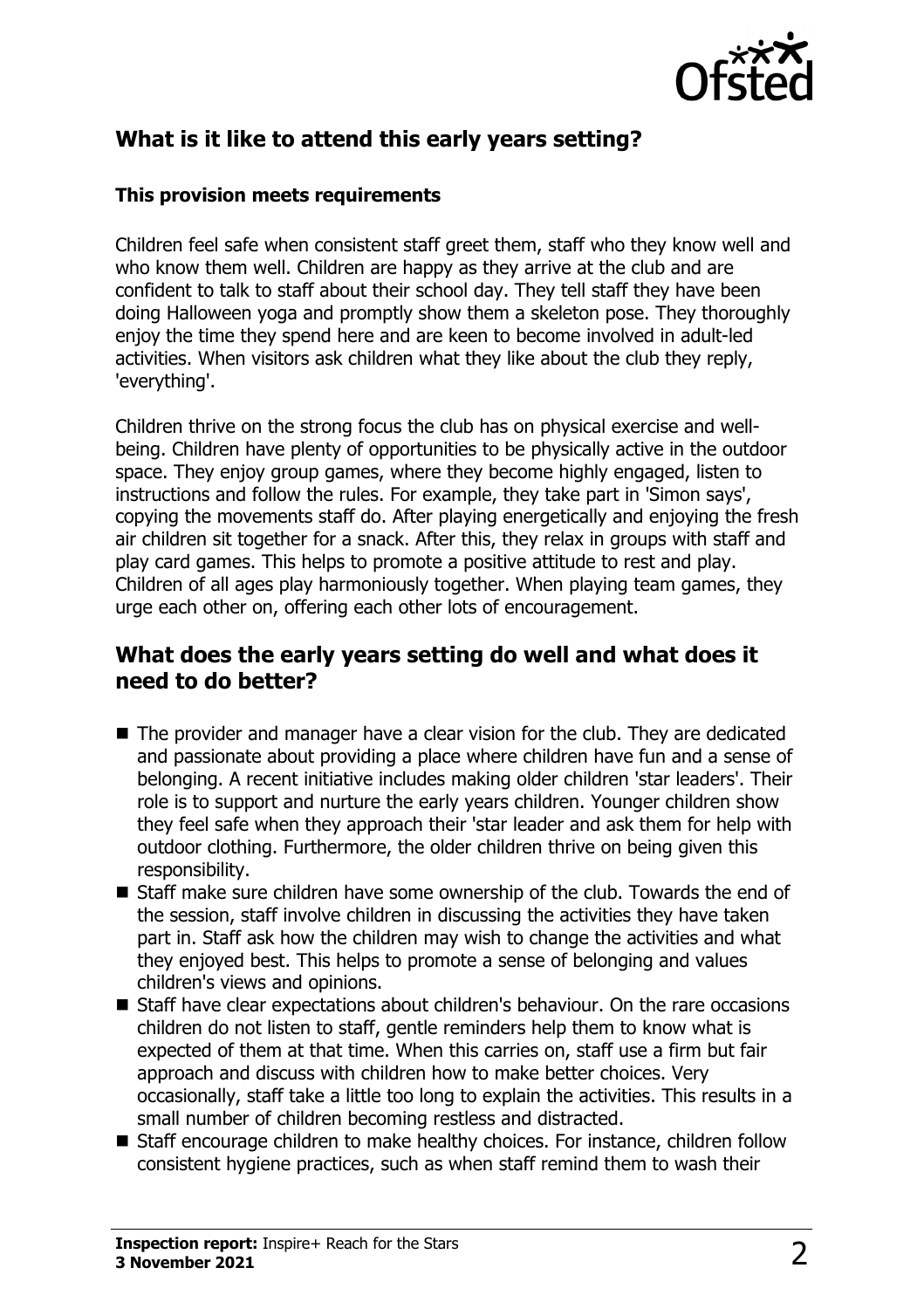

hands prior to having snack. During snack time, staff provide children with a wide range of fruit and vegetables to eat.

- $\blacksquare$  Staff provide opportunities for children to build their confidence and to show others what they know when they play team games. For example, children collect as many cones with letters on as they can. They come together and make words from the letters they collect.
- Parents speak highly of the club and the level of care provided for their children. They comment on the friendly approach of the manager and staff and how much their children enjoy attending. For example, parents share that their children ask to go to the club at a weekend. Parents appreciate the good communication and how staff share information about their children.
- Staff are enthusiastic. They celebrate children's achievements. Staff demonstrate this when they set children a challenge to find pretend hidden 'mouse tails' in the outdoor area. They ask them to bring them back and, as a team, join them together to see who has the longest tail. Staff eagerly measure each 'tail' to find the longest.
- $\blacksquare$  The club has a good relationship with the on-site school that children also attend. Staff gather information from teachers about current school topics. They then use this to complement the play in the club. The headteacher commends the club for the secure partnerships they have established with the school.

## **Safeguarding**

The arrangements for safeguarding are effective.

The provider, manager and staff have a good understanding of their responsibility to safeguard children. They show a secure understanding of the procedure to follow if a child is at risk of harm, either at the club or at home. The provider ensures that staff are suitable through his robust recruitment and induction procedures. This helps to promote children's safety. Staff supervise children well. There is a secure entry and exit system in place. The entry door is always locked, the manager of the club answers the door to parents. This means no one can enter uninvited and children cannot leave unaccompanied, contributing to their safety.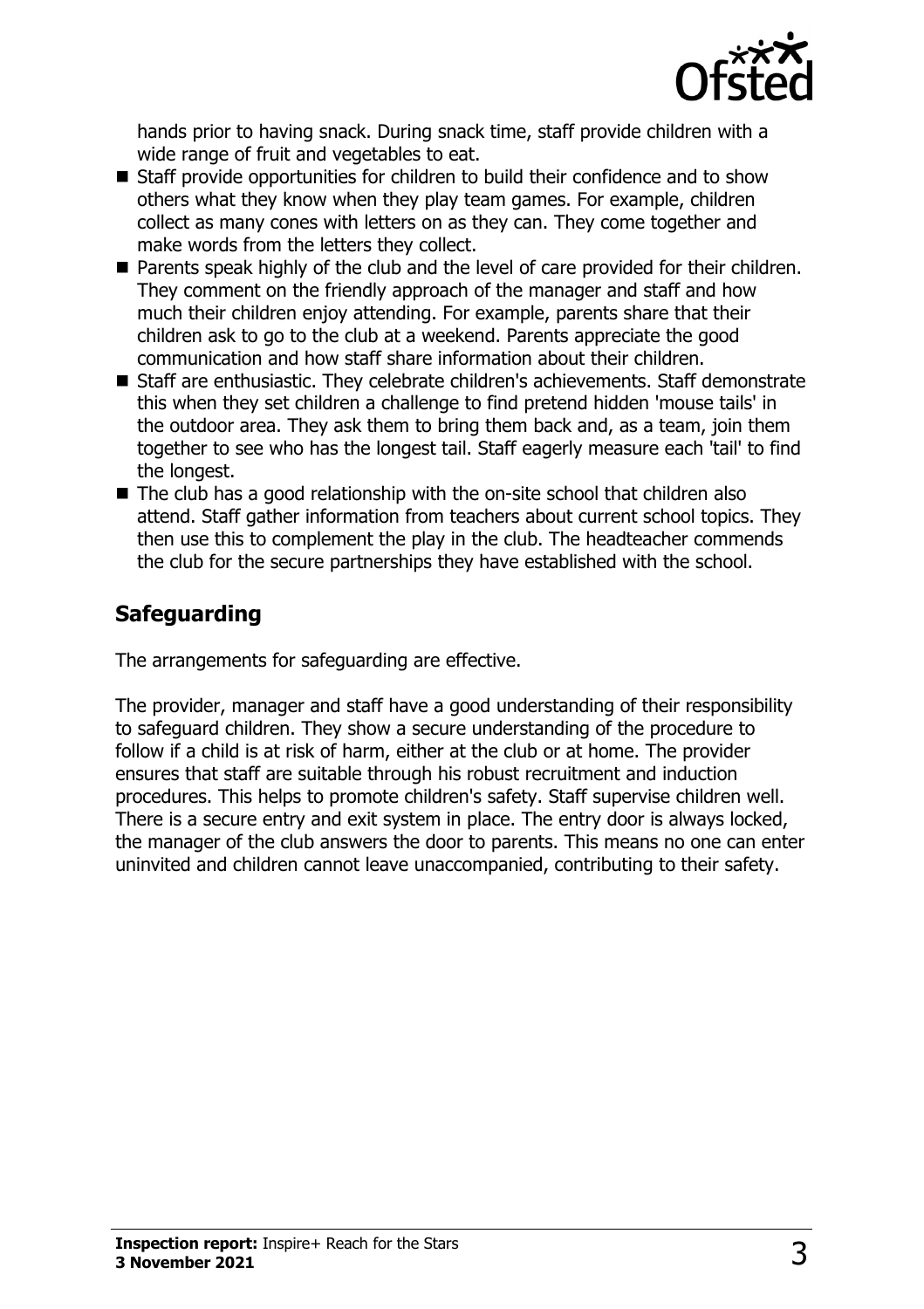

| <b>Setting details</b>                         |                                                        |
|------------------------------------------------|--------------------------------------------------------|
| Unique reference number                        | 2528284                                                |
| <b>Local authority</b>                         | Lincolnshire                                           |
| <b>Inspection number</b>                       | 10208361                                               |
| <b>Type of provision</b>                       | Childcare on non-domestic premises                     |
| <b>Registers</b>                               | Early Years Register, Compulsory Childcare<br>Register |
| Day care type                                  | Out-of-school day care                                 |
| Age range of children at time of<br>inspection | 4 to 11                                                |
| <b>Total number of places</b>                  | 20                                                     |
| Number of children on roll                     | 54                                                     |
| Name of registered person                      | <b>Inspire Plus</b>                                    |
| Registered person unique<br>reference number   | 2528282                                                |
| <b>Telephone number</b>                        | 01780 756236                                           |
| Date of previous inspection                    | Not applicable                                         |

### **Information about this early years setting**

Inspire+ Reach for the Stars registered in 2019 and operates from Uffington School in Uffington, Lincolnshire. The club opens from Monday to Friday during the school terms. Sessions are from 7.30am until 8.45am and from 3.15pm until 6pm. Numbers permitting, it also operates Monday to Friday from 8.30am to 5.30pm during the school holidays.

### **Information about this inspection**

#### **Inspector**

Sharon Alleary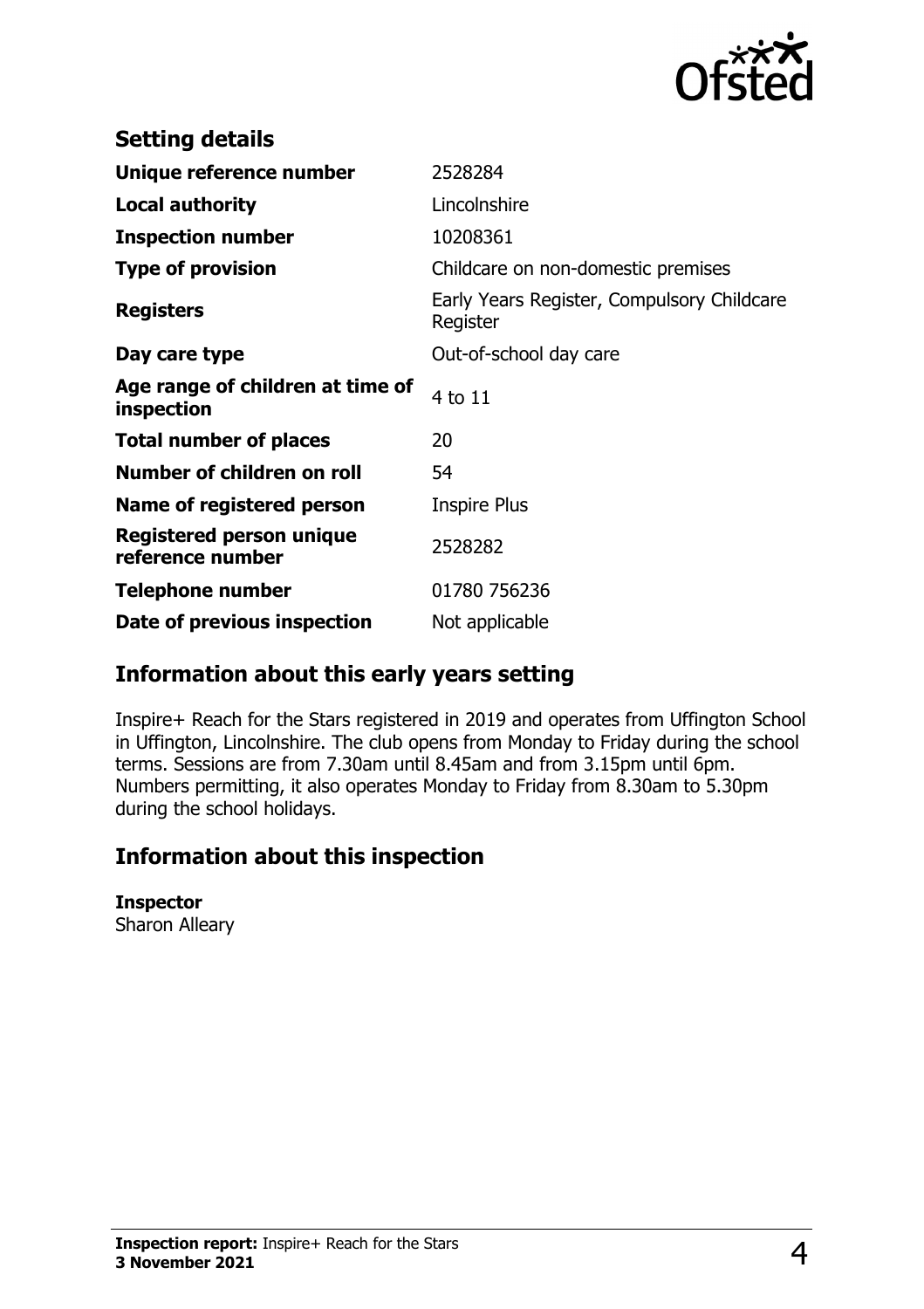

#### **Inspection activities**

- $\blacksquare$  This was the first routine inspection the provider received since the COVID-19 pandemic began. The inspector discussed the impact of the pandemic with the provider and has taken that into account in their evaluation of the provider.
- $\blacksquare$  A meeting was held with the nominated individual and the manager. The inspector reviewed a sample of documents, including staff suitability checks and evidence of paediatric first-aid training.
- $\blacksquare$  The manager welcomed the inspector and discussed the club. The manager discussed with the inspector the resources and activities provided for children.
- $\blacksquare$  The inspector observed play opportunities for children indoors and outdoors. She spoke to staff in the setting.
- $\blacksquare$  The inspector spoke to children and parents during the inspection and took account of their views.

We carried out this inspection under sections 49 and 50 of the Childcare Act 2006 on the quality and standards of provision that is registered on the Early Years Register. The registered person must ensure that this provision complies with the statutory framework for children's learning, development and care, known as the early years foundation stage.

If you are not happy with the inspection or the report, you can [complain to Ofsted](http://www.gov.uk/complain-ofsted-report).